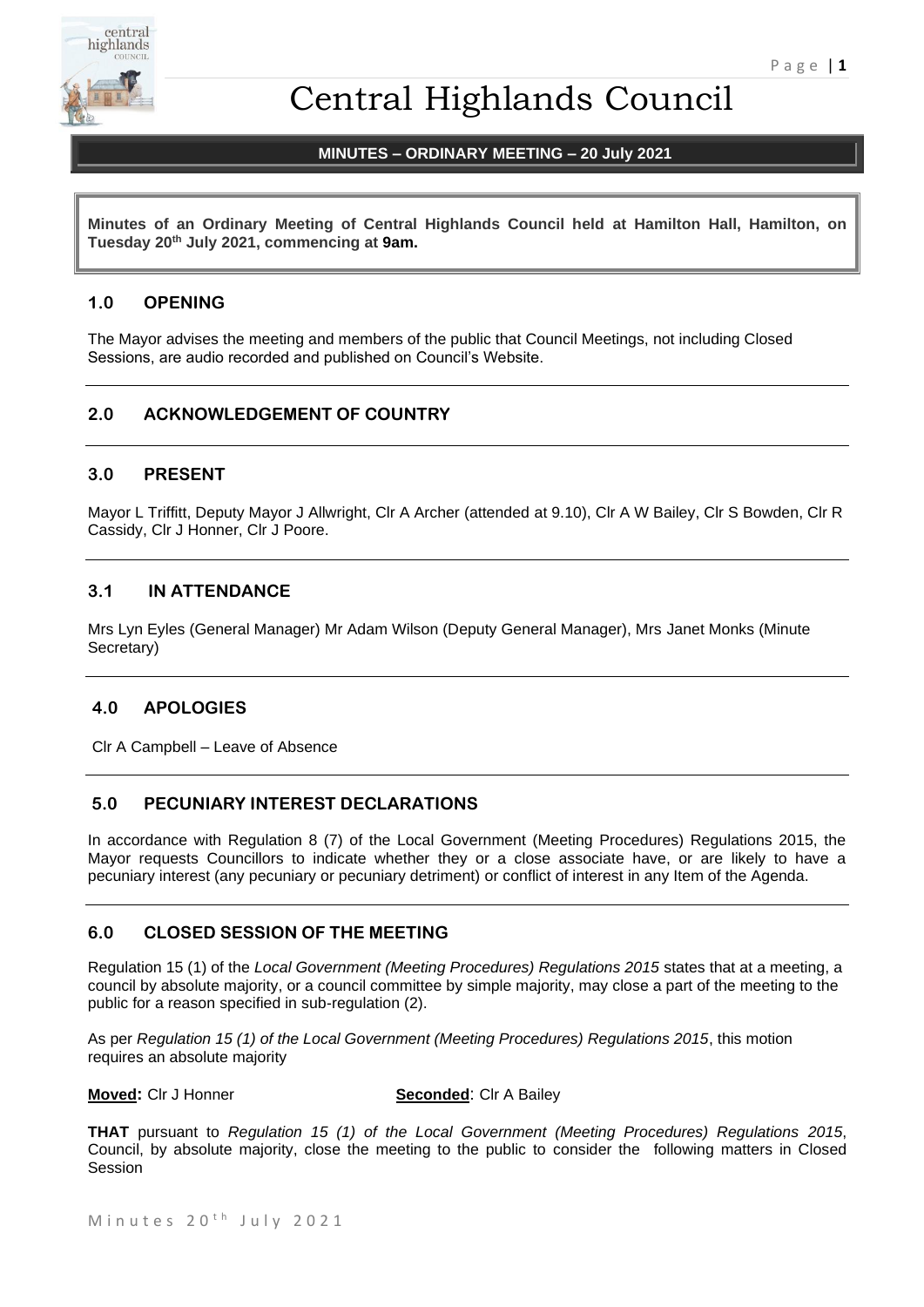| <b>Item</b><br><b>Number</b> | <b>Matter</b>                                                                                                      | <b>Local Government (Meeting Procedures)</b><br><b>Regulations 2015</b>                                                                                                                                                                                                                                                |
|------------------------------|--------------------------------------------------------------------------------------------------------------------|------------------------------------------------------------------------------------------------------------------------------------------------------------------------------------------------------------------------------------------------------------------------------------------------------------------------|
|                              | Confirmation of the Minutes of the<br>Closed Session of the Ordinary<br>Meeting of Council held on 15 June<br>2021 | Regulation 15 $(2)(g)$ – information of a personal and<br>confidential nature or information provided to Council<br>on the condition it is kept confidential                                                                                                                                                           |
| 2                            | Confidential Matter - Legal Advice                                                                                 | Regulation 15 $(2)(g)$ – information of a personal and<br>confidential nature or information provided to Council<br>on the condition it is kept confidential                                                                                                                                                           |
| 3                            | Confidential Matter - Legal Advice                                                                                 | Regulation 15 $(2)(g)$ – information of a personal and<br>confidential nature or information provided to Council<br>on the condition it is kept confidential                                                                                                                                                           |
| 4                            | Consideration of Matters<br>for<br>Disclosure to the Public                                                        | Regulation 15 (8) - While in a closed meeting, the<br>Council, or Council Committee, is to consider whether<br>any discussions, decisions, reports or documents<br>relating to that closed meeting are to be kept<br>confidential or released to the public, taking into<br>account privacy and confidentiality issues |

# **FOR the Motion**

Mayor L Triffitt, Deputy Mayor J Allwright, Clr A Bailey, Clr S Bowden, Clr R Cassidy, Clr J Honner, Clr J Poore

# **6.1 MOTION OUT OF CLOSED SESSION**

**Moved:** Clr J Honner **Seconded:** Clr S Bowden

**THAT** the Council:

(1) Having met and dealt with its business formally move out of the closed session; and

(2) Resolved to report that it has determined the following:

| <b>Item</b>   | <b>Matter</b>                                                                                                   | Outcome                                                                                                    |
|---------------|-----------------------------------------------------------------------------------------------------------------|------------------------------------------------------------------------------------------------------------|
| <b>Number</b> |                                                                                                                 |                                                                                                            |
|               | Confirmation of the Minutes of the<br>Closed Session of the Ordinary Meeting<br>of Council held on 15 June 2021 | Minutes of the Closed Session of the<br>Ordinary Meeting of Council held on<br>15 June 2021 were confirmed |
| $\mathbf{2}$  | Confidential Matter - Legal Advice                                                                              | matter<br>was discussed<br>The<br>and<br>Council staff to action Council's<br>decision                     |
| 3             | Confidential Matter - Legal Advice                                                                              | Council<br>noted<br>legal<br>the<br>advice<br>and<br>reporting<br>received<br>be<br>to<br>undertaken       |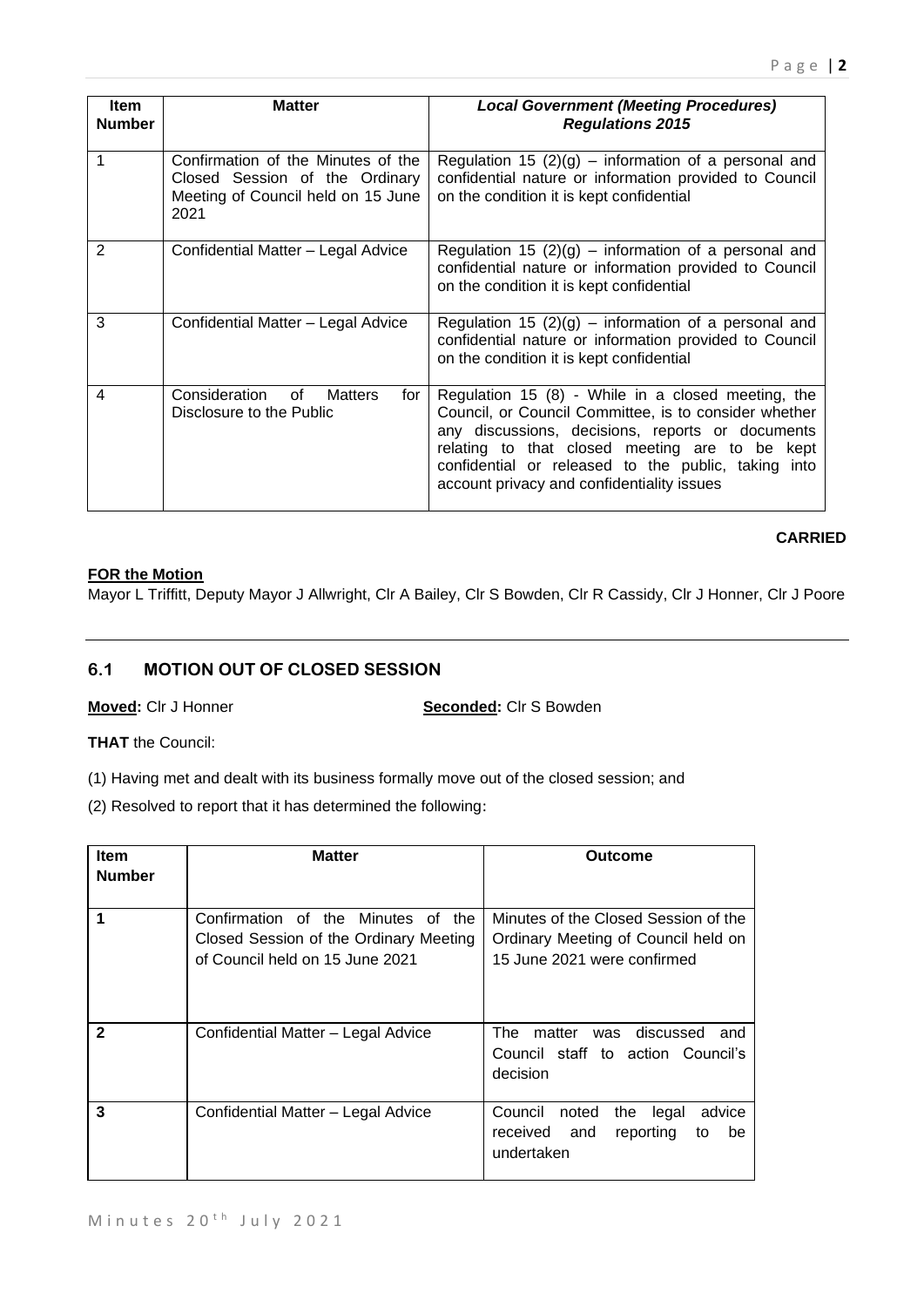| Consideration of Matters for Disclosure   Matters were considered |  |
|-------------------------------------------------------------------|--|
| to the Public                                                     |  |

#### **FOR the Motion**

Mayor L Triffitt, Deputy Mayor J Allwright, Clr A Archer, Clr A Bailey, Clr S Bowden, Clr R Cassidy, Clr J Honner, Clr J Poore

# **OPEN MEETING TO PUBLIC**

Due to COVID-19 a limit of 4 members of the public, at any one time will be applied.

# **7.0 DEPUTATIONS**

- 10.00 10.30 Alex Heroys Destination Southern Tasmania presentation on the benefits of being a member and what assistance there is for local tourism businesses within the Central Highlands.
- 10.30 11.00 Anthony McConnon SCS Workforce Development Co-ordinator overview on opportunities for retraining, upskilling and develop pathways. Working with schools, local businesses and other stakeholders.

Lachlan West – Wool Industry – Workforce Development Project Manager – brief overview on plans to recruit, train and retain shearers and shed hands.

#### **7.1 PUBLIC QUESTION TIME**

Mr Ron Sonners attended the meeting at 10.15 and gave a brief outline of work done at St Mary's cemetery – Gretna and St Peters church at Hamilton. Mr Sonners thanked Council on behalf of the Anglican Parish for the continued ground maintenance caried out at the cemeteries.

Mr Sonners congratulated Council on road works carried out on Pelham Tier.

# **8.0 MAYORAL COMMITMENTS**

- 10 June 2021 Bothwell Cemetery Committee meeting
- 15 June 2021 Ordinary Council Meeting, Bothwell<br>16 June 2021 Business of Council
- **Business of Council**
- 18 June 2021 Business of Council
- 19 June 2021 Ratepayer phone call
- 22 June 2021 Business of Council
- 23 June 2021 Business of Council
- 24 June 2021 Business of Council
- 24 June 2021 Meeting with General Manager and Deputy General Manager
- 25 June 2021 Community member phone call
- 28 June 2021 South Central Sub-Committee meeting, Brighton<br>29 June 2021 Business of Council
- **Business of Council**
- 30 June 2021 LGAT AGM Webinar
- 01 July 2021 Central Highlands Visitor Centre Committee Meeting
- 01 July 2021 Business owner phone call
- 02 July 2021 Community member phone call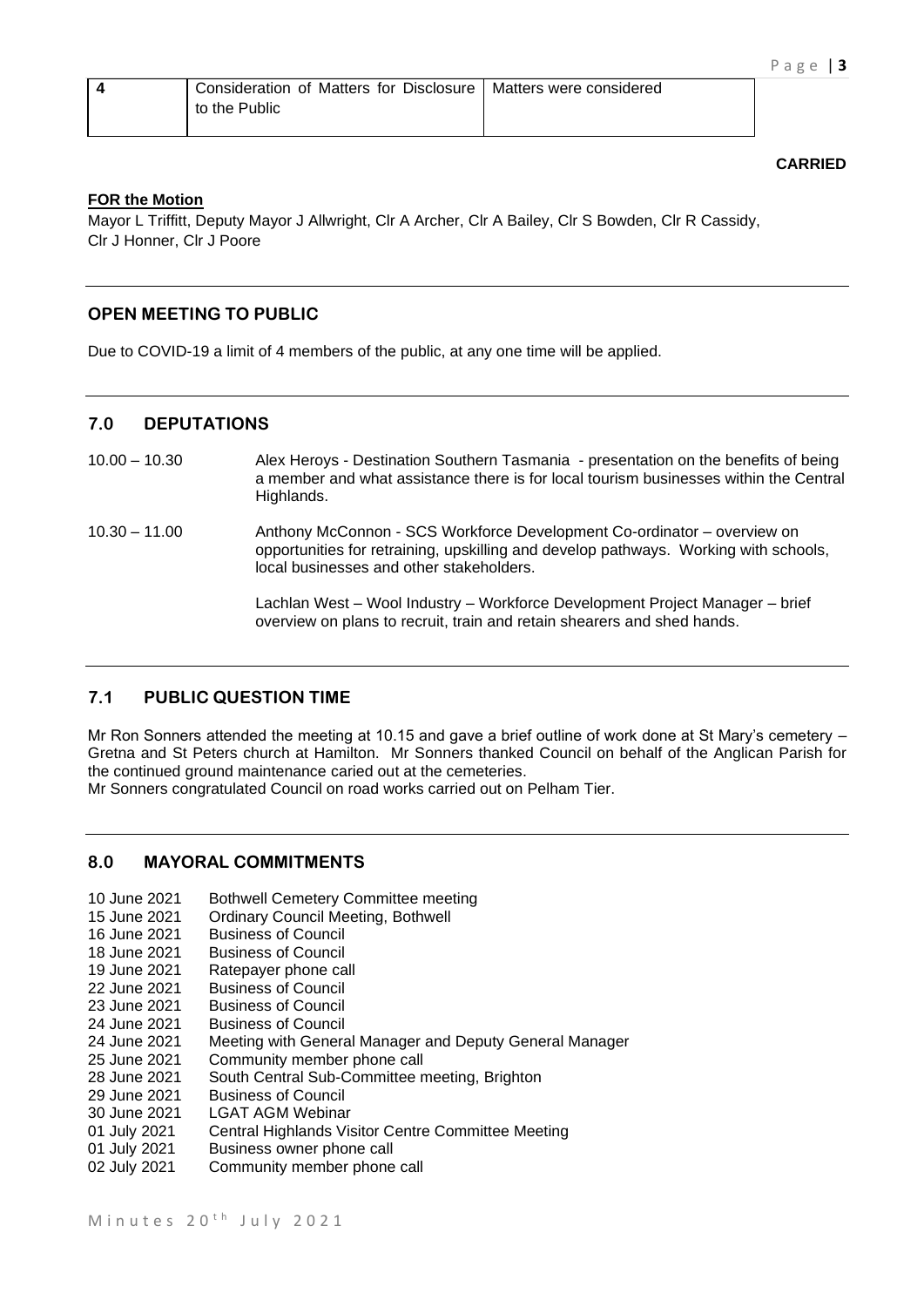| 03 July 2021 | <b>Business of Council</b>            |
|--------------|---------------------------------------|
| 05 July 2021 | Ratepayer calls x 2                   |
| 06 July 2021 | Ratepayer calls x 4                   |
| 07 July 2021 | Meeting Audit Tas, Bothwell           |
| 07 July 2021 | Meeting with ratepayer                |
| 07 July 2021 | Deputy Mayor phone call               |
| 08 July 2021 | Councillor phone call                 |
| 09 July 2021 | NAIDOC Week - morning tea Ash Cottage |
| 09 July 2021 | Red Cross lunch, Hamilton             |
| 12 July 2021 | <b>Onsite Meeting Tarraleah</b>       |
| 13 July 2021 | <b>Planning Committee meeting</b>     |
|              |                                       |

# **8.1 COUNCILLOR COMMITMENTS**

#### *Deputy Mayor Allwright*

15 June 2021 Ordinary Council Meeting, Bothwell

- 24 June 2021 Tas Water General Meeting, Launceston
- 12 July 2021 Tarraleah inspection
- 13 July 2021 Planning Committee Meeting

#### *Clr A Campbell*

15 June 2021 Ordinary Council Meeting, Bothwell

30 June 2021 HATCH presentation at Bothwell golf club to Bothwell school students - learn to play golf program

01 July 2021 Visitor Centre Meeting, Bothwell, to discuss Bothwell bicentenary.

#### *Clr R Cassidy*

15 June 2021 Ordinary Council Meeting, Bothwell<br>13 July 2021 Planning Committee Meeting Planning Committee Meeting

#### *Clr J Honner*

- 15 June 2021 Ordinary Council Meeting, Bothwell
- 01 July 2021 Visitor Centre Meeting
- 
- 12 July 2021 Onsite Meeting Tarraleah<br>13 July 2021 Planning Committee Meet Planning Committee Meeting

# **STATUS REPORT COUNCILLORS**

| Item No. | <b>Meeting Date</b> | Agenda Item | <b>Task</b>                                                    | <b>Councillor Responsible</b> | <b>Current Status</b>                                                                | <b>Completed Date</b> |
|----------|---------------------|-------------|----------------------------------------------------------------|-------------------------------|--------------------------------------------------------------------------------------|-----------------------|
|          |                     |             |                                                                |                               | Mayor Triffitt, Clr Campbell & On going to provide Council with updates each Council |                       |
|          | 18-Feb-20           |             | 16.5 Cattle Hill Wind Farm Community Fund Committee Clr Honner |                               | meeting                                                                              |                       |

#### **8.2 GENERAL MANAGER'S COMMITMENTS**

- 09 June 2021 Meeting Insurance broker
- 10 June 2021 Cemetery Committee Meeting
- 15 June 2021 Council Meeting
- 28 June 2021 South Central Sub-Committee meeting

30 June 2021 LGAT AGM Webinar

- 01 July 2021 Central Highlands Visitor Centre Committee Meeting<br>07 July 2021 Meeting Audit Tas
- **Meeting Audit Tas**
- 07 July 2021 Meeting Mayor and Beth Poore
- 12 July 2021 Onsite Meeting Tarraleah
- 13 July 2021 Planning Committee meeting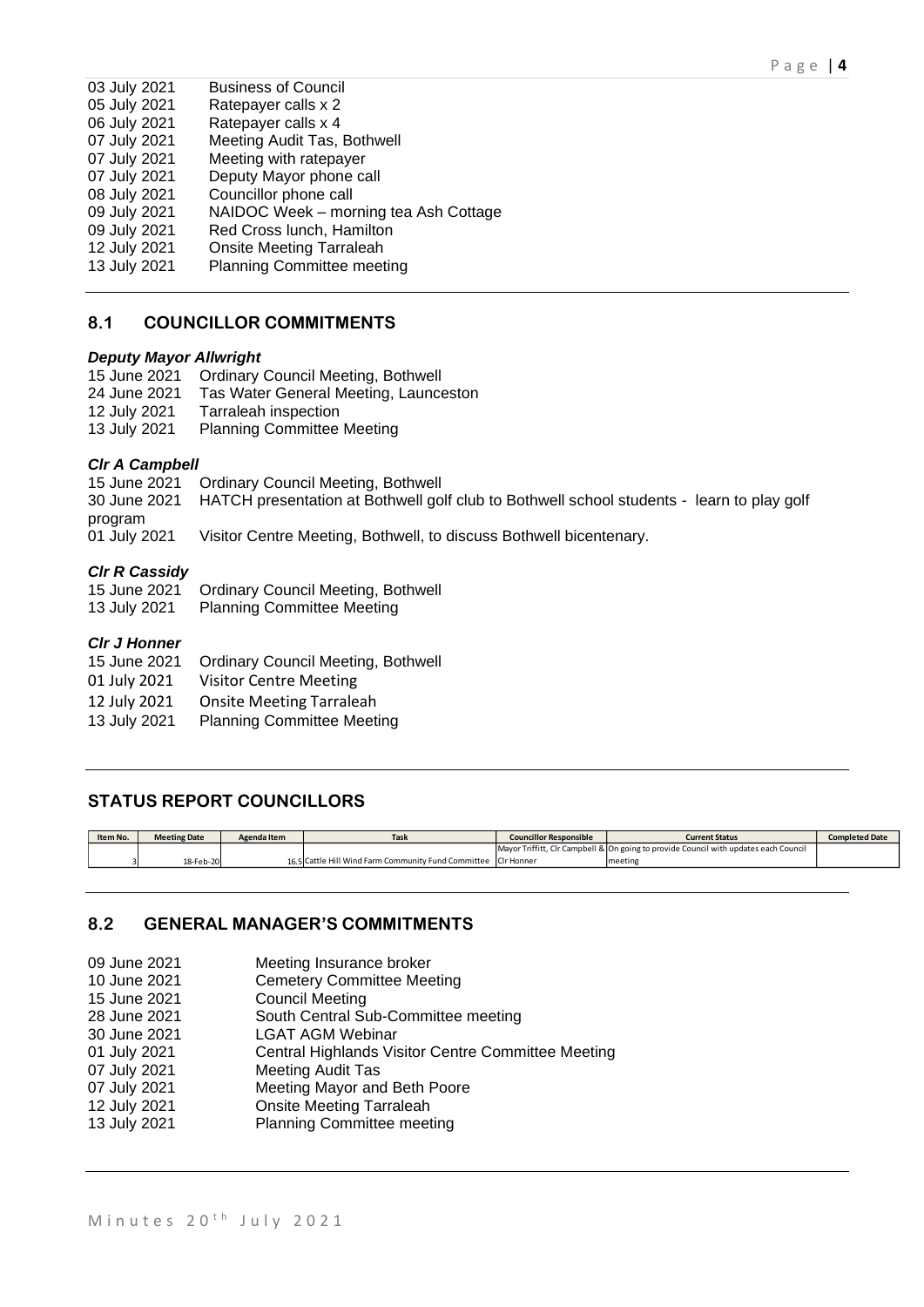# **8.3 DEPUTY GENERAL MANAGER'S COMMITMENTS**

| 15 June 2021 | <b>Council Meeting</b>                                  |
|--------------|---------------------------------------------------------|
| 22 June 2021 | <b>Container Refund Scheme Local Government Webinar</b> |
| 28 June 2021 | <b>Right to Information Training</b>                    |
| 30 June 2021 | <b>LGAT AGM</b>                                         |
| 12 July 2021 | Tarraleah on-site meeting                               |
| 13 July 2021 | Municipal Recovery Coordinators Monthly Meeting         |
| 16 July 2021 | <b>Black Summer Bushfire Recovery Grant workshop</b>    |

# **9.0 NOTIFICATION OF COUNCIL WORKSHOPS HELD**

Nil

# **9.1 FUTURE WORKSHOPS**

Bothwell Bi-Centenary working group workshop – 4 August 2021 at the Bothwell Town Hall at 10.00am.

# **10.0 MAYORAL ANNOUNCEMENTS**

Correspondence from Federal Government – re Black Summer Bushfire Recovery Grants – see agenda item 17.13

# **11.0 MINUTES**

# **11.1 RECEIVAL DRAFT MINUTES ORDINARY MEETING**

*Moved:* Clr J Honner *Seconded:* Clr R Cassidy

**THAT** the Draft Minutes of the Open Council Meeting of Council held on Tuesday 15<sup>th</sup> June 2021 be received.

#### **CARRIED**

#### **FOR the Motion**

Mayor L Triffitt, Deputy Mayor J Allwright, Clr A Archer, Clr A Bailey, Clr S Bowden, Clr R Cassidy, Clr J Honner, Clr J Poore

# **11.2 CONFIRMATION OF MINUTES ORDINARY MEETING**

*Moved:* Clr S Bowden *Seconded:* Clr J Honner

THAT the Minutes of the Open Council Meeting of Council held on Tuesday 15<sup>th</sup> June be confirmed.

#### **CARRIED**

# **FOR the Motion**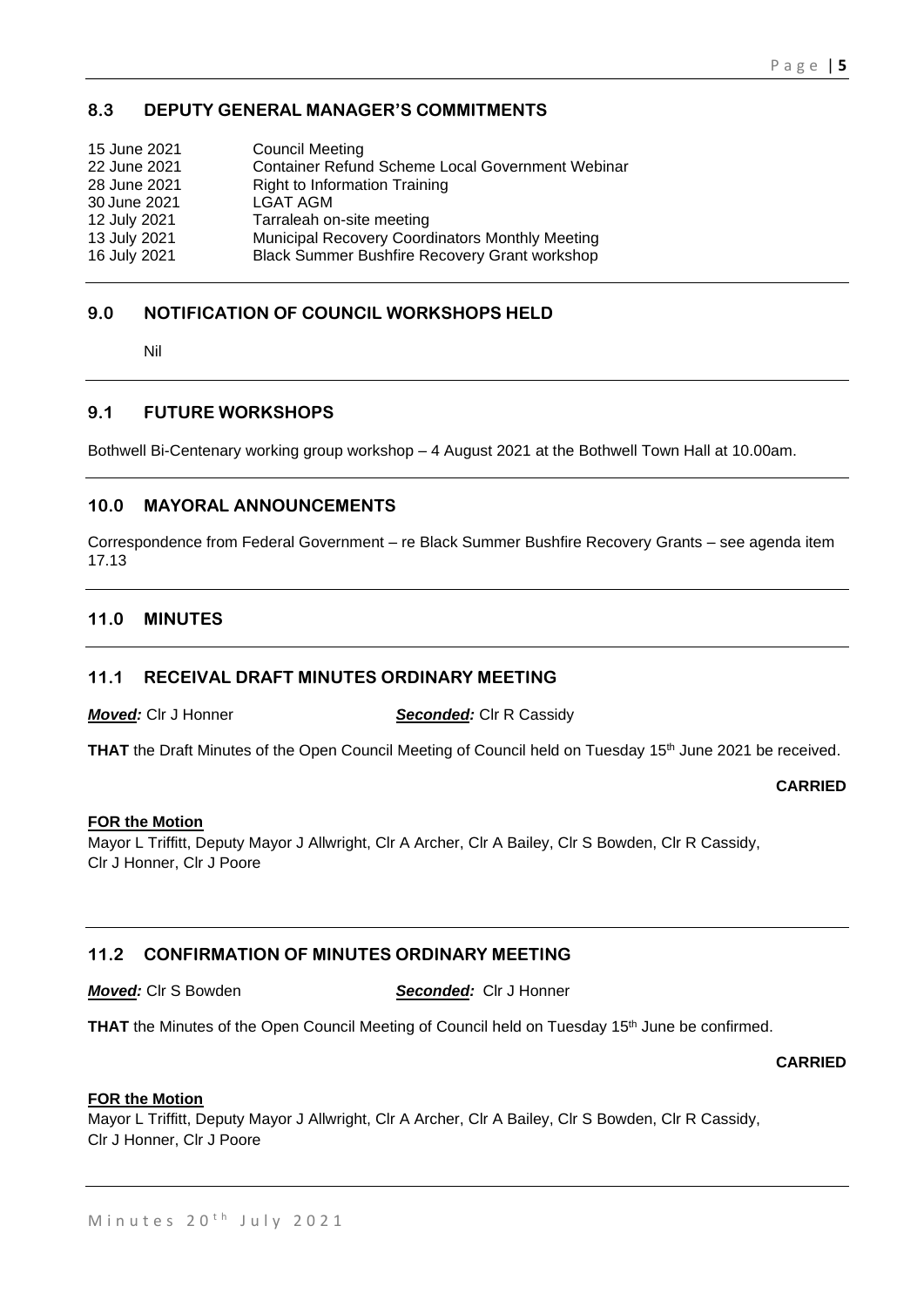# **11.3 RECEIVAL DRAFT MINUTES OF THE BOTHWELL CEMETERY COMMITTEE MEETING**

*Moved:* Clr J Honner *Seconded:* Clr J Poore

**THAT** the Draft Minutes of the Bothwell Cemetery Committee held on 10<sup>th</sup> June 2021 be received.

**CARRIED**

#### **FOR the Motion**

Mayor L Triffitt, Deputy Mayor J Allwright, Clr A Archer, Clr A Bailey, Clr S Bowden, Clr R Cassidy, Clr J Honner, Clr J Poore

# **11.4 RECEIVAL DRAFT MINUTES OF THE CHVCMC MEETING**

*Moved:* Clr J Honner *Seconded:* Clr R Cassidy

THAT the Draft Minutes of the CHVCMC held on 1<sup>st</sup> July 2021 be received.

**CARRIED**

#### **FOR the Motion**

Mayor L Triffitt, Deputy Mayor J Allwright, Clr A Archer, Clr A Bailey, Clr S Bowden, Clr R Cassidy, Clr J Honner, Clr J Poore

# **11.5 RECEIVAL DRAFT MINUTES OF THE PLANNING COMMITTEE MEETING**

*Moved:* Deputy Mayor J Allwright *Seconded:* Clr J Poore

**THAT** the Draft Minutes of the Planning Committee Meeting held on 13 July be received.

#### **CARRIED**

#### **FOR the Motion**

Mayor L Triffitt, Deputy Mayor J Allwright, Clr A Archer, Clr A Bailey, Clr S Bowden, Clr R Cassidy, Clr J Honner, Clr J Poore

#### **12.0 BUSINESS ARISING:**

- 15.1 Correspondence sent by Development & Environmental Services Manager;
- 15.2 Correspondence sent by Development & Environmental Services Manager;
- 15.3 Correspondence sent by Development & Environmental Services Manager;
- 15.4 Correspondence sent by Development & Environmental Services Manager;
- 16.1 Correspondence sent by Works and Service Manager;
- 17.2 Correspondence sent by Deputy General Manager;
- 17.3 Correspondence sent by Deputy General Manager;
- 17.5 Correspondence sent by General Manager;
- 17.6 Correspondence sent by General Manager;
- 17.8 Correspondence sent by Deputy General Manager;
- 17.10 Correspondence sent by Deputy General Manager;
- 17.13 Correspondence sent by Deputy General Manager;
- 17.14 Correspondence sent by Deputy General Manager.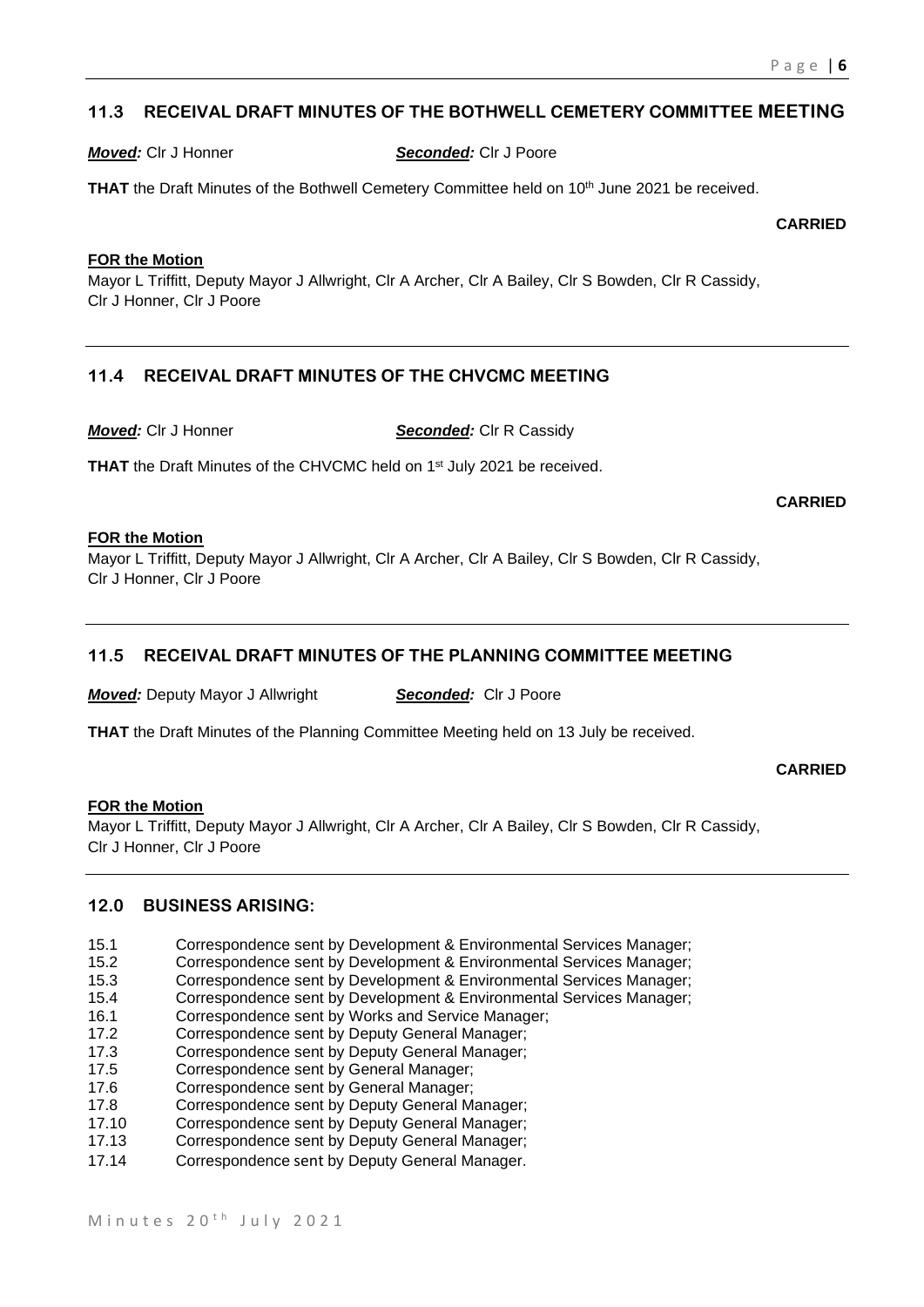# **13.0 DERWENT CATCHMENT PROJECT REPORT**

**Moved:** Deputy Mayor J Allwright **Seconded:** Clr J Honner

**THAT** the Derwent Catchment Project Annual Report be received.

#### **FOR the Motion**

Mayor L Triffitt, Deputy Mayor J Allwright, Clr A Archer, Clr A Bailey, Clr S Bowden, Clr R Cassidy, Clr J Honner, Clr J Poore

# **14.0 FINANCE REPORT**

**Moved:** Clr R Cassidy **Seconded:** Deputy Mayor J Allwright

**THAT** the Finance Reports be received.

#### **CARRIED**

#### **FOR the Motion**

Mayor L Triffitt, Deputy Mayor J Allwright, Clr A Archer, Clr A Bailey, Clr S Bowden, Clr R Cassidy, Clr J Honner, Clr J Poore

*Mr Damien Mackey (Planning Consultant SMC) attended the meeting at 11.00 Mr G Rogers attended the meeting at 11.05*

# **15.0 DEVELOPMENT & ENVIRONMENTAL SERVICES**

In accordance with Regulation 25(1) of the Local Government (Meeting Procedures) Regulations 2015, the Mayor advises that the Council intends to act as a Planning Authority under the Land Use Planning and Approvals Act 1993, to deal with the following items:

**Moved:** Clr J Honner **Seconded:** Clr R Cassidy

**THAT** the Development & Environmental Services Report be received.

**CARRIED**

## **FOR the Motion**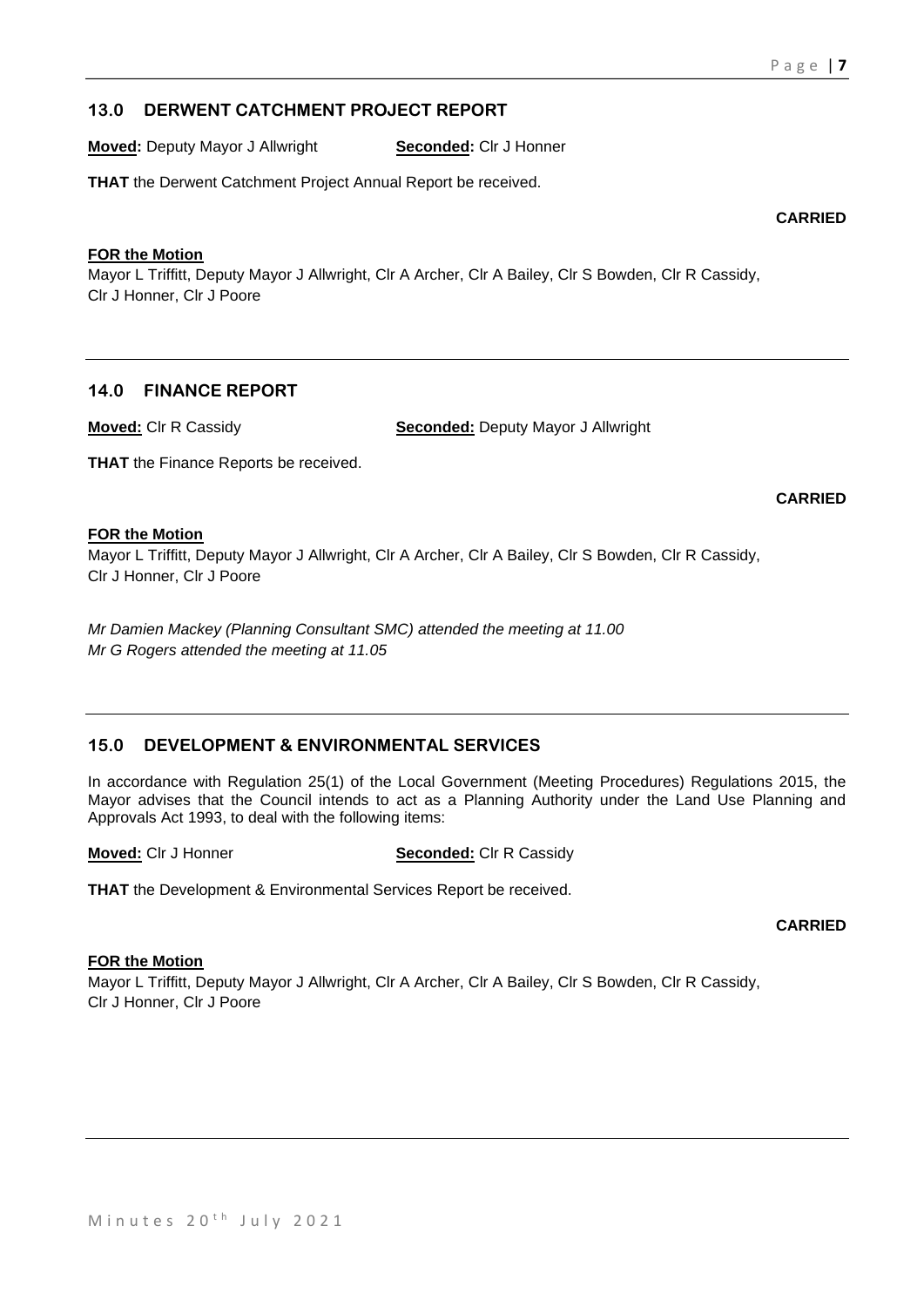# **15.1 DA2021/21: REORGANISATION OF BOUNDARIES ; 9 MARRIOTTS ROAD, ELLENDALE**

**Moved:** Deputy Mayor J Allwright **Seconded:** Clr R Cassidy

**THAT** Council approve in accordance with option 1:

#### **1. Approve in accordance with the Recommendation:-**

In accordance with section 57 of the Land Use Planning and Approvals Act 1993 the Planning Authority **Approve** the Development Application DA2021/21 Reorganisation of Boundaries at 9 Marriots Road, Ellendale CT 197616/1 and CT 209350/1, subject to conditions in accordance with the Recommendation.

#### **Recommended Conditions**

#### *General*

- 1) The boundary reorganisation or development must be carried out substantially in accordance with the application for planning approval, the endorsed drawings and with the conditions of this permit and must not be altered or extended without the further written approval of Council.
- 2) This permit shall not take effect and must not be acted on until 15 days after the date of receipt of this permit unless, as the applicant and the only person with a right of appeal, you notify Council in writing that you propose to commence the use or development before this date, in accordance with Section 53 of the Land Use Planning and Approvals Act 1993.

#### *Services*

- 3) Property services must be contained wholly within each lots served or an easement to the satisfaction of the Council's Municipal Engineer or responsible authority.
- 4) The Subdivider must pay the cost of any alterations and/or reinstatement to existing services, Council infrastructure or private property incurred as a result of the proposed subdivision works. Any work required is to be specified or undertaken by the authority concerned.

#### *Easements*

5) Easements must be created over all drains, pipelines, wayleaves and services in accordance with the requirements of the Council's Municipal Engineer. The cost of locating and creating the easements shall be at the subdivider's full cost.

#### *Covenants*

*6)* Covenants or other similar restrictive controls that conflict with any provisions or seek to prohibit any use provided within the planning scheme must not be included or otherwise imposed on the titles to the lots created by this permit, either by transfer, inclusion of such covenants in a Schedule of Easements or registration of any instrument creating such covenants with the Recorder of Titles, unless such covenants or controls are expressly authorised by the terms of this permit or the consent in writing of the Council's General

#### *Access*

7) A separate vehicle access must be provided from Dillons Road to Lot 1. Accesses must be constructed in accordance with the standards shown on standard drawings SD-1009 *Rural Roads - Typical Standard Access* and SD-1012 *Intersection and Domestic Access Sight Distance Requirements* prepared by the IPWE Aust. (Tasmania Division) and to the satisfaction of Council's Municipal Engineer.

#### *Final plan*

- 8) A final approved plan of survey and schedule of easements as necessary, together with one copy, must be submitted to Council for sealing. The final approved plan of survey must be substantially the same as the endorsed plan of subdivision and must be prepared in accordance with the requirements of the Recorder of Titles.
- 9) A fee of \$210.00, or as otherwise determined in accordance with Council's adopted fee schedule, must be paid to Council for the sealing of the final approved plan of survey.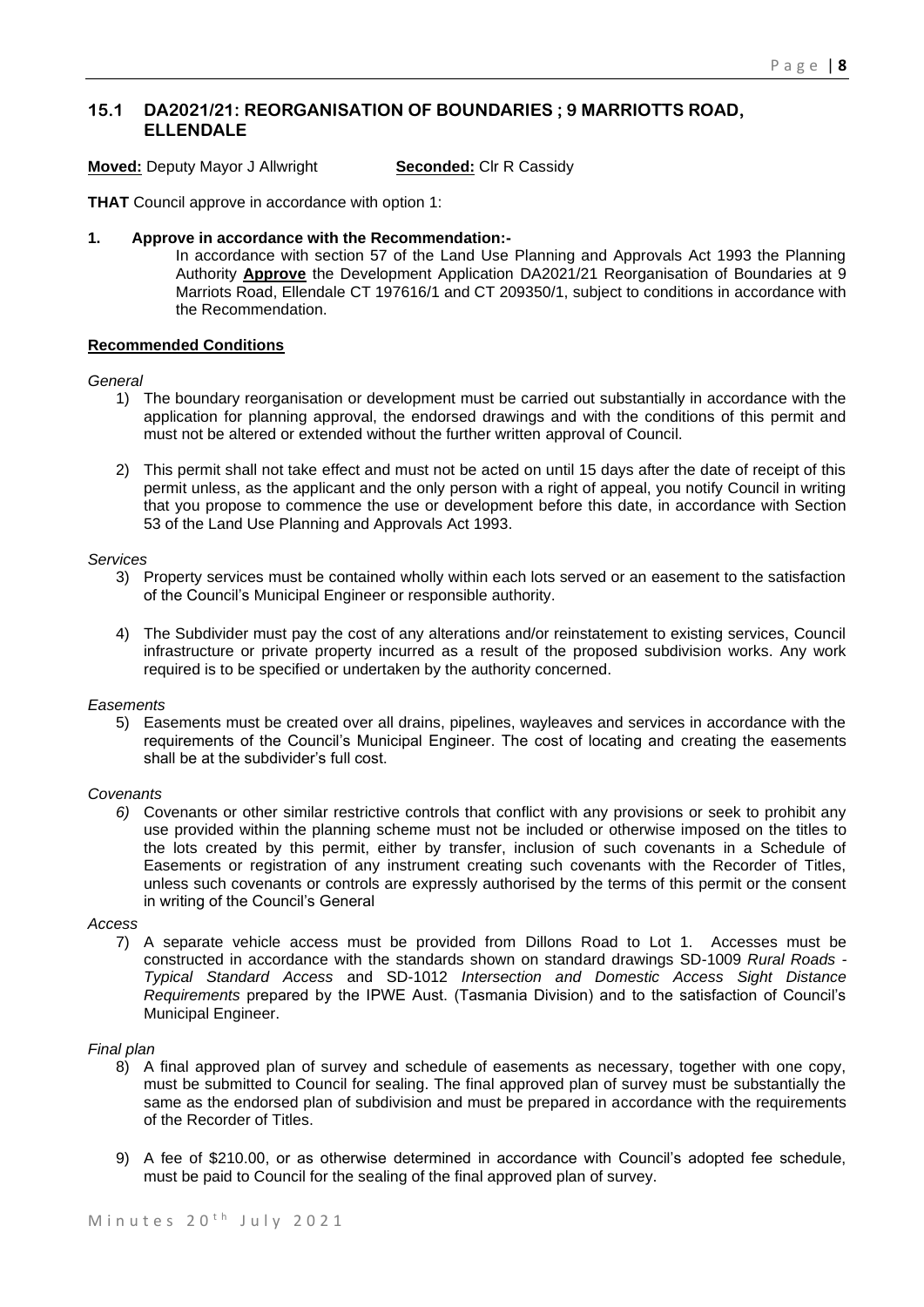- 10) All conditions of this permit, including either the completion of all works and maintenance or payment of security in accordance with this permit, must be satisfied before the Council seals the final plan of survey for each stage.
- 11) It is the subdivider's responsibility to notify Council in writing that the conditions of the permit have been satisfied and to arrange any required inspections.

#### *Construction amenity*

12) The development must only be carried out between the following hours unless otherwise approved by the Council's Manager Environment and Development Services:

| Monday to Friday                      | 7:00 AM to 6:00 PM  |
|---------------------------------------|---------------------|
| Saturday                              | 8:00 AM to 6:00 PM  |
| Sunday and State-wide public holidays | 10:00 AM to 6:00 PM |

- 13) All subdivision works associated with the development of the land must be carried out in such a manner so as not to unreasonably cause injury to, or unreasonably prejudice or affect the amenity, function and safety of any adjoining or adjacent land, and of any person therein or in the vicinity thereof, by reason of
	- a. Emission from activities or equipment related to the use or development, including noise and vibration, which can be detected by a person at the boundary with another property.
	- b. Transport of materials, goods or commodities to or from the land.
	- c. Appearance of any building, works or materials.
- 14) Any accumulation of vegetation, building debris or other unwanted material must be disposed of by removal from the site in an approved manner. No burning of such materials on site will be permitted unless approved in writing by the Council's Municipal Engineer.
- 15) Public roadways or footpaths must not be used for the storage of any construction materials or wastes, for the loading/unloading of any vehicle or equipment; or for the carrying out of any work, process or tasks associated with the project during the construction period.

#### **The following advice applies to this permit:**

- a) This permit does not imply that any other approval required under any other legislation has been granted.
- b) If you notify Council that you intend to commence the use or development before the date specified above you forfeit your right of appeal in relation to this permit.
- c) Council Officers note the recommendations to property CT167017/1 of the Bushfire Hazard Report. It is advised that the owner undertake the upgrades as per 4.0 Recommendations of the Bushfire Hazard Report.

#### **CARRIED**

#### **FOR the Motion**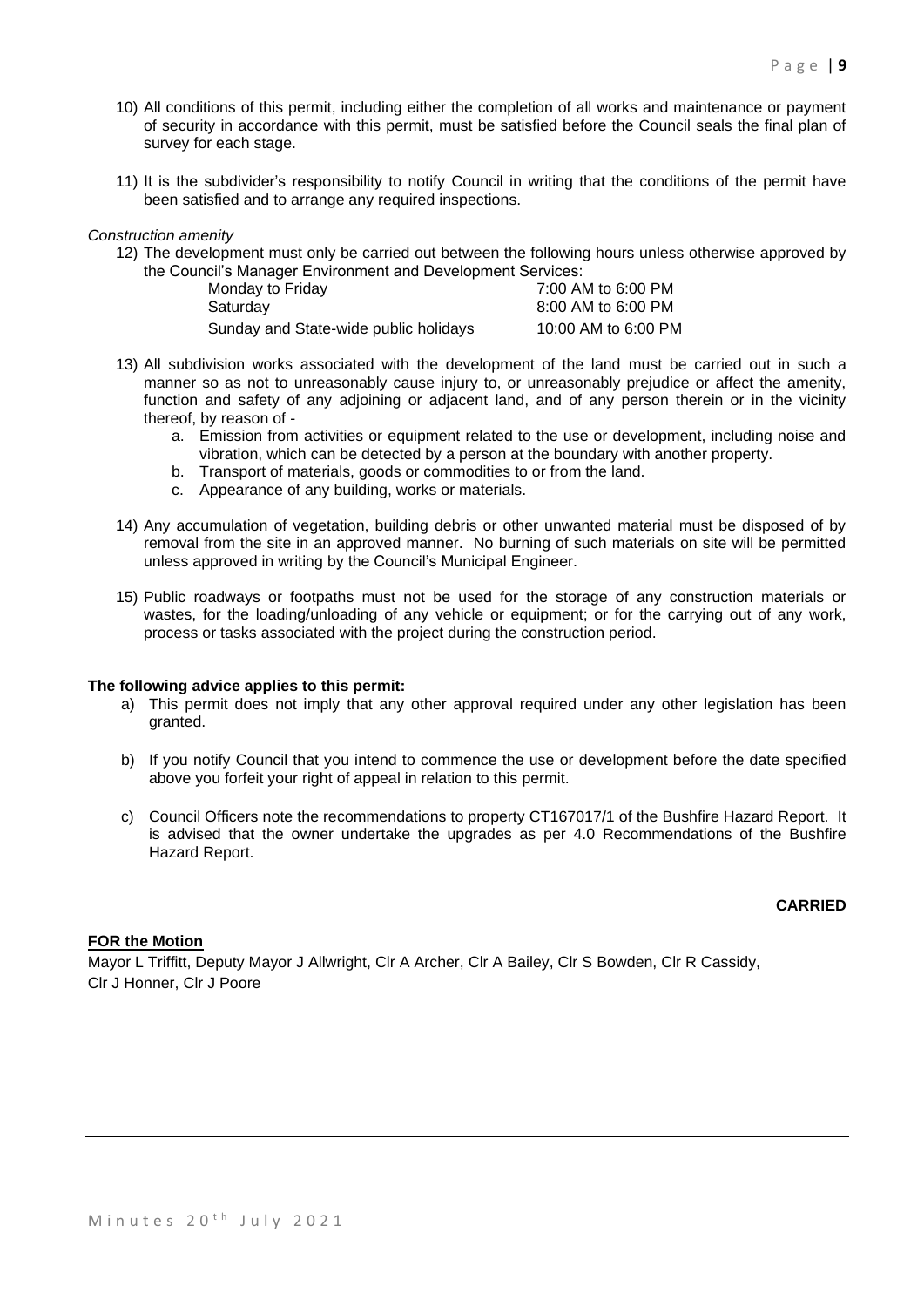# **15.2 DRAFT CENTRAL HIGHLANDS LOCAL PROVISIONS SCHEDULE – FORMAL NOTIFICATION FROM THE TASMANIAN PLANNING COMMISSION**

**Moved:** Clr J Honner **Seconded:** Clr R Cassidy

**THAT:**

- 1) The Section 35 Notice issued by the Tasmanian Planning Commission dated 23 June 2021 be received; and
- 2) Council endorse the changes to the Supporting Report as detailed.

#### **CARRIED7/1**

#### **FOR the Motion**

Mayor L Triffitt, Deputy Mayor J Allwright, Clr A Archer, Clr A Bailey, Clr R Cassidy, Clr J Honner, Clr J Poore

#### **AGAINST the Motion**

Clr S Bowden

*Mr Damien Mackey (Planning Consultant SMC) left the meeting at 11.20*

# **15.3 BOTHWELL CEMETERY COMMITTEE: TERMS OF REFERENCE**

The Terms of Reference for the Bothwell Cemetery Committee was reviewed by the Committee at a Meeting held on Thursday 10<sup>th</sup> June 2021.

The amended draft Terms of Reference are attached for Council's approval.

#### **Moved:** Clr J Honner **Seconded:** Clr R Cassidy

THAT the Terms of Reference for the Bothwell Cemetery Committee, amended on 10<sup>th</sup> June 2021, be approved.

# **CARRIED**

#### **FOR the Motion**

Mayor L Triffitt, Deputy Mayor J Allwright, Clr A Archer, Clr A Bailey, Clr S Bowden, Clr R Cassidy, Clr J Honner, Clr J Poore

#### **15.4 ROAD NAMING – WILBURVILLE**

**Moved:** Clr R Cassidy **Seconded:** Clr J Honner

**THAT** this item be deferred.

#### **CARRIED**

#### **FOR the Motion**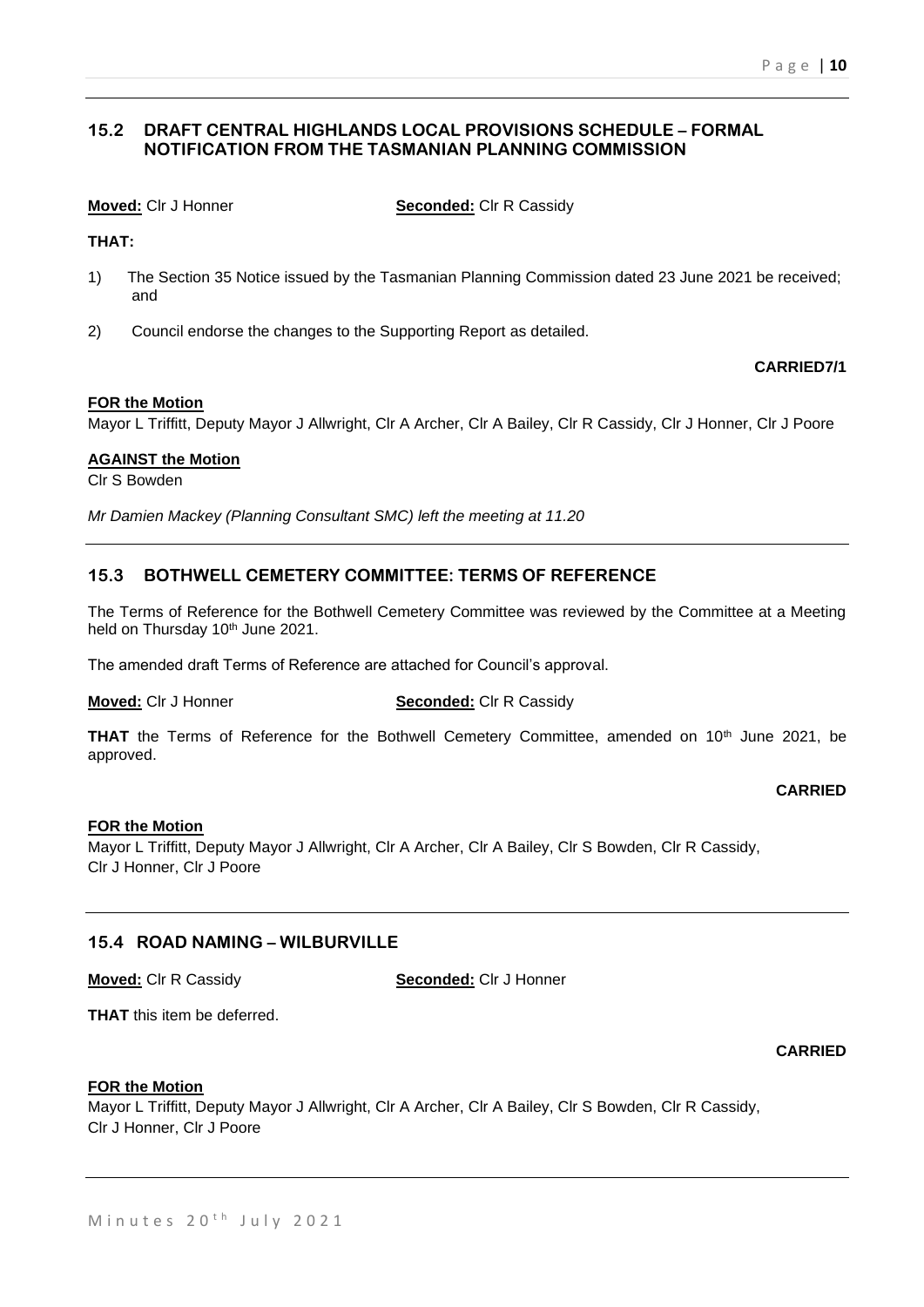# **15.5 COVID 19 VACCINATION UPDATE**

#### **NOTED**

# **15.6 HAMILTON SEWAGE TREATMENT PLANT UPGRADE**

# **NOTED**

*Mr J Branch attended the meeting at 11.51*

# **15.7 EXHIBITION OF SOUTHERN MIDLANDS DRAFT LOCAL PROVISIONS SCHEDULE**

# **NOTED**

# **15.8 BOTHWELL RECREATION GROUND**

Discussed and noted

*Mayor L Triffitt called 'point of order' and asked Clr R Cassidy to leave the room* 

*Clr R Cassidy left the meeting at 12.05*

### **15.9 DES BRIEFING REPORT**

# **PLANNING PERMITS ISSUED UNDER DELEGATION**

The following planning permits have been issued under delegation during the past month.

# **NO PERMIT REQUIRED**

| DA NO.       | <b>APPLICANT</b> | <b>LOCATION</b>              | <b>PROPOSAL</b>        |
|--------------|------------------|------------------------------|------------------------|
| 2021/00051   | M A McSorley & S | 269 Bradys Lake Road, Bradys | Outbuilding            |
|              | Newland          | Lake                         |                        |
| 2021 / 00049 | D J Mosley       | 34 Johnsons Road, Miena      | Dwelling & Outbuilding |

#### **PERMITTED**

| DA NO.     | <b>APPLICANT</b>           | <b>LOCATION</b>               | <b>PROPOSAL</b>                   |
|------------|----------------------------|-------------------------------|-----------------------------------|
| 2021/00056 | <b>Telstra Corporation</b> | Lot 1 Lake Repulse Road, Ouse | Upgrade to Existing               |
|            |                            |                               | <b>Telecommunication Facility</b> |
|            |                            |                               |                                   |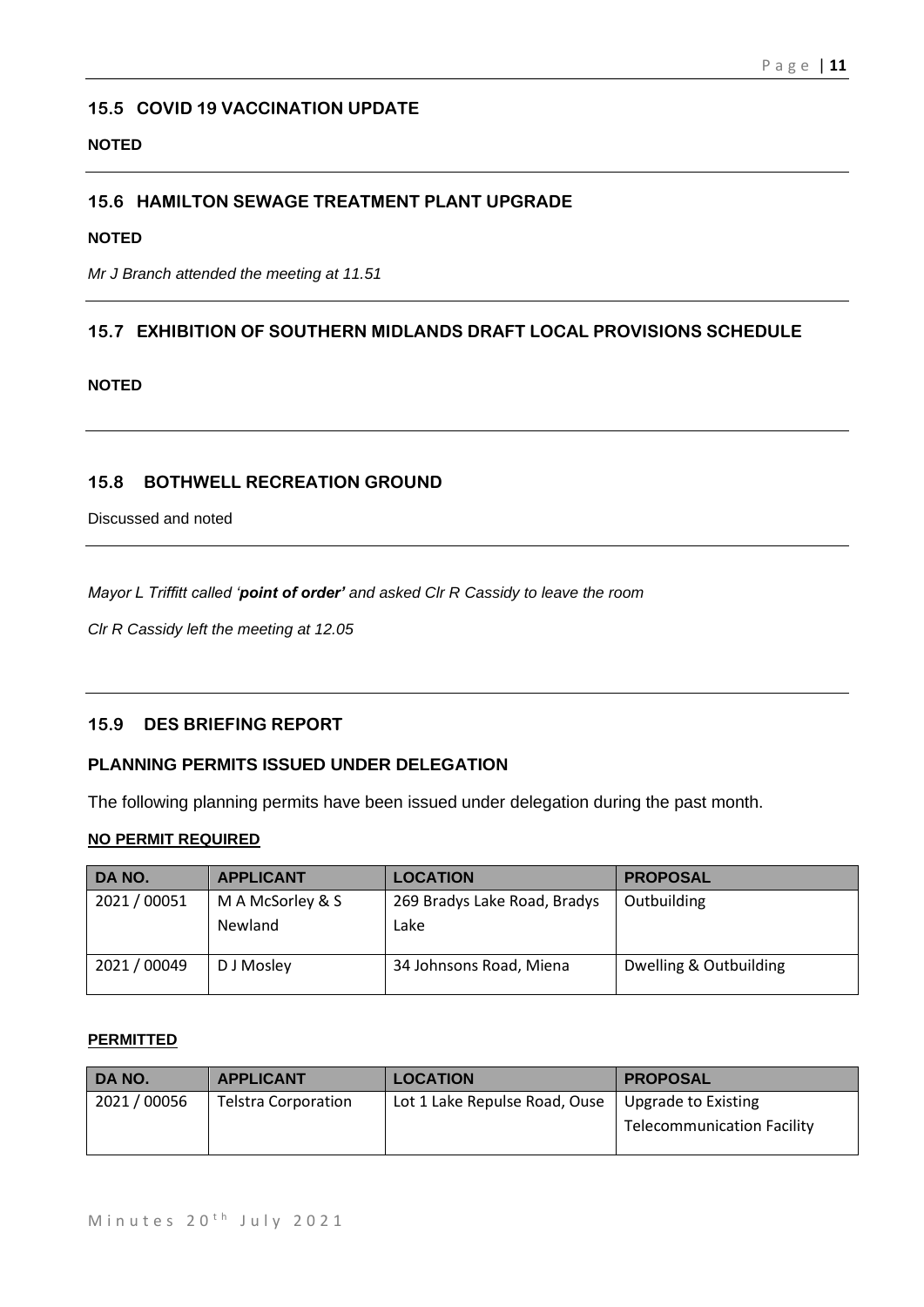# **DISCRETIONARY**

| DA NO.       | <b>APPLICANT</b> | <b>LOCATION</b>             | <b>PROPOSAL</b>                    |
|--------------|------------------|-----------------------------|------------------------------------|
| 2021 / 00047 | <b>Tim Penny</b> | 37-39A Patrick Street,      | Additions to Existing Building &   |
|              | Architecture &   | Bothwell                    | New Outbuilding                    |
|              | <b>Interiors</b> |                             |                                    |
|              |                  |                             |                                    |
| 2021 / 00043 | J I Triffett     | 32 Patrick Street, Bothwell | <b>Outbuilding (Retrospective)</b> |
| 2021 / 00044 | P G W Hayes      | 7446 Highland Lakes Road,   | Change of Use - Outbuilding to     |
|              |                  | Miena                       | Distillery                         |
|              |                  |                             |                                    |

# **ANIMAL CONTROL**

#### **IMPOUNDED DOGS**

No dogs have been impounded over the past months.

#### **STATISTICS AS OF 14 July 2021**

#### **Registrations**

Total Number of Dogs Registered in 2020/2021 Financial Year – 978

2021/2022 renewal have been issued.

- Number of Dogs Currently Registered 337
- Number of Dogs Pending Re-Registration 587

#### **Kennel Licences**

Total Number of Kennel Licences Issued for 2020/2021 Financial Year – 29

#### 2021/2022 Renewal have been Issued.

- Number of Licenses Issued –10
- Number of Licences Pending 18

# **COMMUNITY NOTICE BOARD – HAMILTON - UPDATE**

## **NOTED**

*Mayor L Triffitt vacated the chair at 12.10*

*Deputy Mayor J Allwright took the chair 12.10*

*Mayor L Triffitt resumed the chair at 12.13*

*Mr G Rogers left the meeting at 12.13* 

*Clr Cassidy returned to the meeting at 12.13*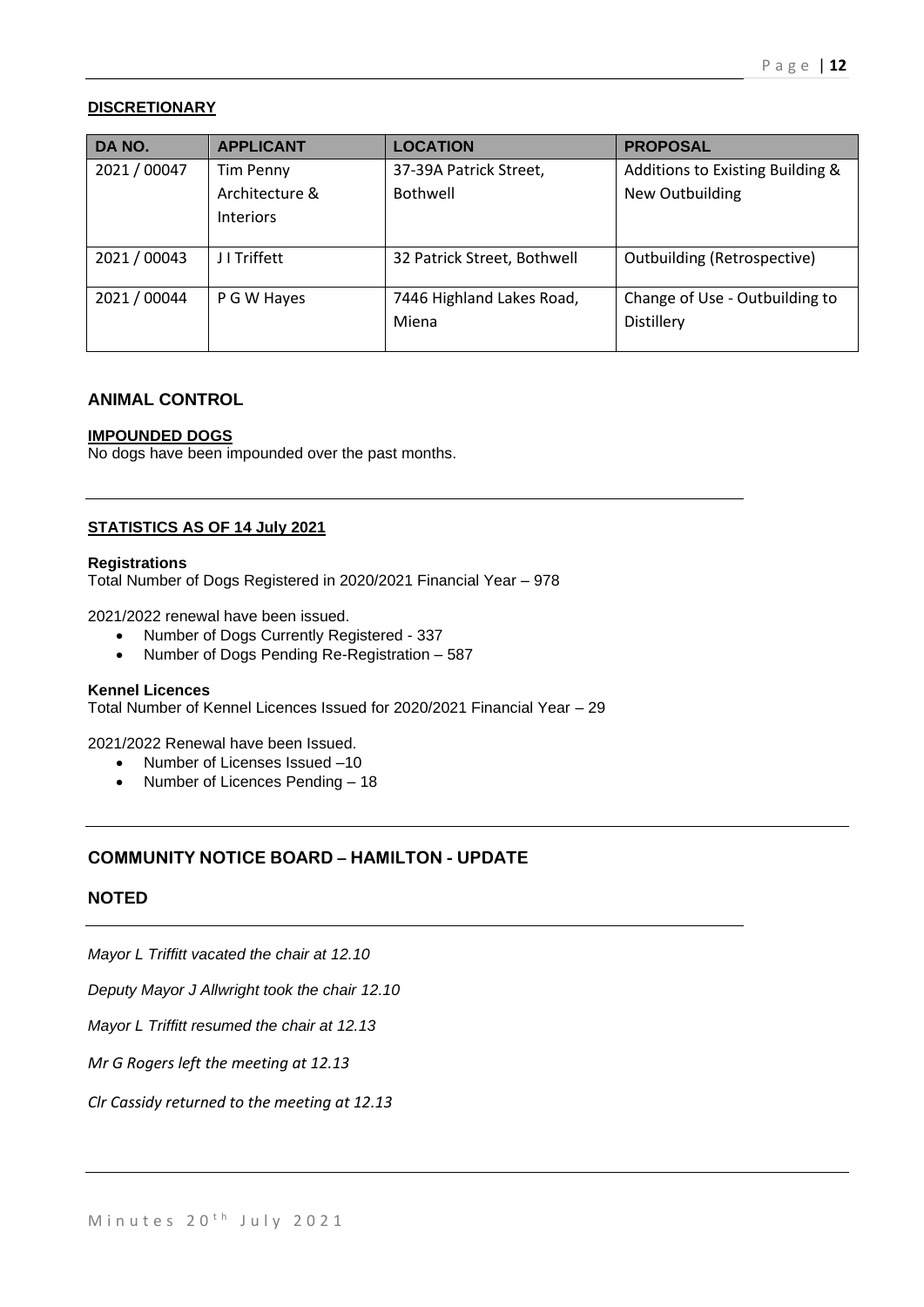# **16.0 WORKS & SERVICES**

**Moved:** Clr J Honner **Seconded:** Clr A Bailey

**THAT** the Works & Services Report be received.

**CARRIED**

#### **FOR the Motion**

Mayor L Triffitt, Deputy Mayor J Allwright, Clr A Archer, Clr A Bailey, Clr S Bowden, Clr R Cassidy, Clr J Honner, Clr J Poore

# **16.1 BLACK SNAKE LANE BRIDGE – PHOTOS**

#### **NOTED**

Mr J Branch left the meeting at 12.20

# **17.0 ADMINISTRATION**

# **17.1 REMISSIONS UNDER DELEGATION**

**Moved:** Clr J Honner **Seconded:** Clr A Bailey

**THAT** the Remissions granted by the General Manager under delegation be noted.

**CARRIED**

#### **FOR the Motion**

Mayor L Triffitt, Deputy Mayor J Allwright, Clr A Archer, Clr A Bailey, Clr S Bowden, Clr R Cassidy, Clr J Honner, Clr J Poore

# **17.2 SAFER RURAL ROADS PROGRAM – ELLENDALE ROAD**

**Moved:** Clr A Bailey **Seconded:** Deputy Mayor J Allwright

**THAT** the General Manager be authorised to sign and seal the Deed of Variation for the Safer Rural Roads Program – Ellendale Road.

**CARRIED**

#### **FOR the Motion**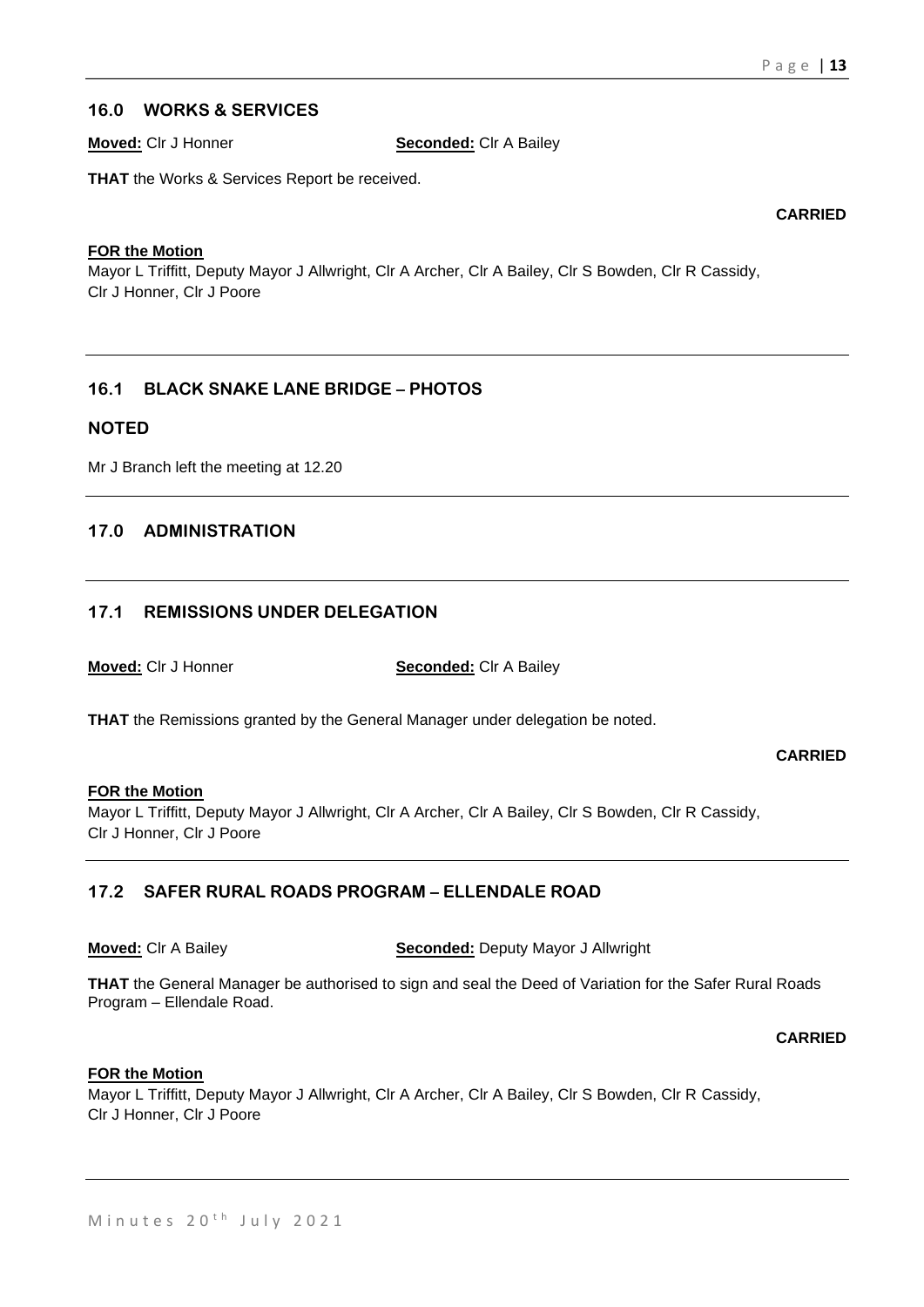# **17.3 MOTIONS FOR LGAT GENERAL MEETING, 5 AUGUST 2021**

LGAT will be holding its General Meeting on Thursday 5 August 2021 at Wrest Point Hobart.

The following decisions and motions are listed on the agenda:

**Moved:** Clr J Honner **Seconded:** Clr A Archer

**THAT** Council note items 1 to 9.16 and advise the Mayor, as voting delegate for Central Highlands;

**AND THAT** Council vote as follows for Items 10.1 to 16.2

| Motion No. | For/Against | Motion No. | For/Against |
|------------|-------------|------------|-------------|
| 10.1       | For         | 14.4       | For         |
| 10.2       | For         | 14.5       | For         |
| 11.1       | Against     | 14.6       | For         |
| 12.1       | For         | 14.7       | For         |
| 12.2       | For         | 14.8       | For         |
| 14.1       | undecided   | 16.1       | Against     |
| 14.2       | undecided   | 16.2       | For         |
| 14.3       | For         |            |             |

# **CARRIED**

#### **FOR the Motion**

Mayor L Triffitt, Deputy Mayor J Allwright, Clr A Archer, Clr A Bailey, Clr S Bowden, Clr R Cassidy, Clr J Honner, Clr J Poore

# **17.4 AMENDMENT TO FEES & CHARGES SCHEDULE**

**Moved:** Clr J Honner **Seconded:** Deputy Mayor J Allwright

**THAT** Council's Fees and Charges Register be amended to show the correct 2021/22 fees and charges.

|                                          | 2020/21 | 2021/22 |
|------------------------------------------|---------|---------|
| <b>Camping Grounds</b>                   | \$      | Ş       |
| Use of Showers & laundry                 | 10.00   | 10.00   |
| Powered Site                             | 28.00   | 28.00   |
| <b>Unpowered Site</b>                    | 22.00   | 22.00   |
| Weekly Hire Powered                      | 144.00  | 144.00  |
| Weekly Hire unpowered                    | 110.00  | 110.00  |
| Hamilton                                 | 5.00    | 5.00    |
| <b>Truck Wash</b>                        |         |         |
| Resident                                 | 22.00   | 22.00   |
| Non-Resident                             | 28.00   | 28.00   |
| <b>Annual User</b>                       | 190.00  | 190.00  |
| <b>Entry Fees WTS &amp; Hamilton RDS</b> |         |         |
| Truck Single Axle - Res/R'payer          | 29.00   | 29.00   |
| Truck Single Axle - Non Res/R'payer      | 150.00  | 150.00  |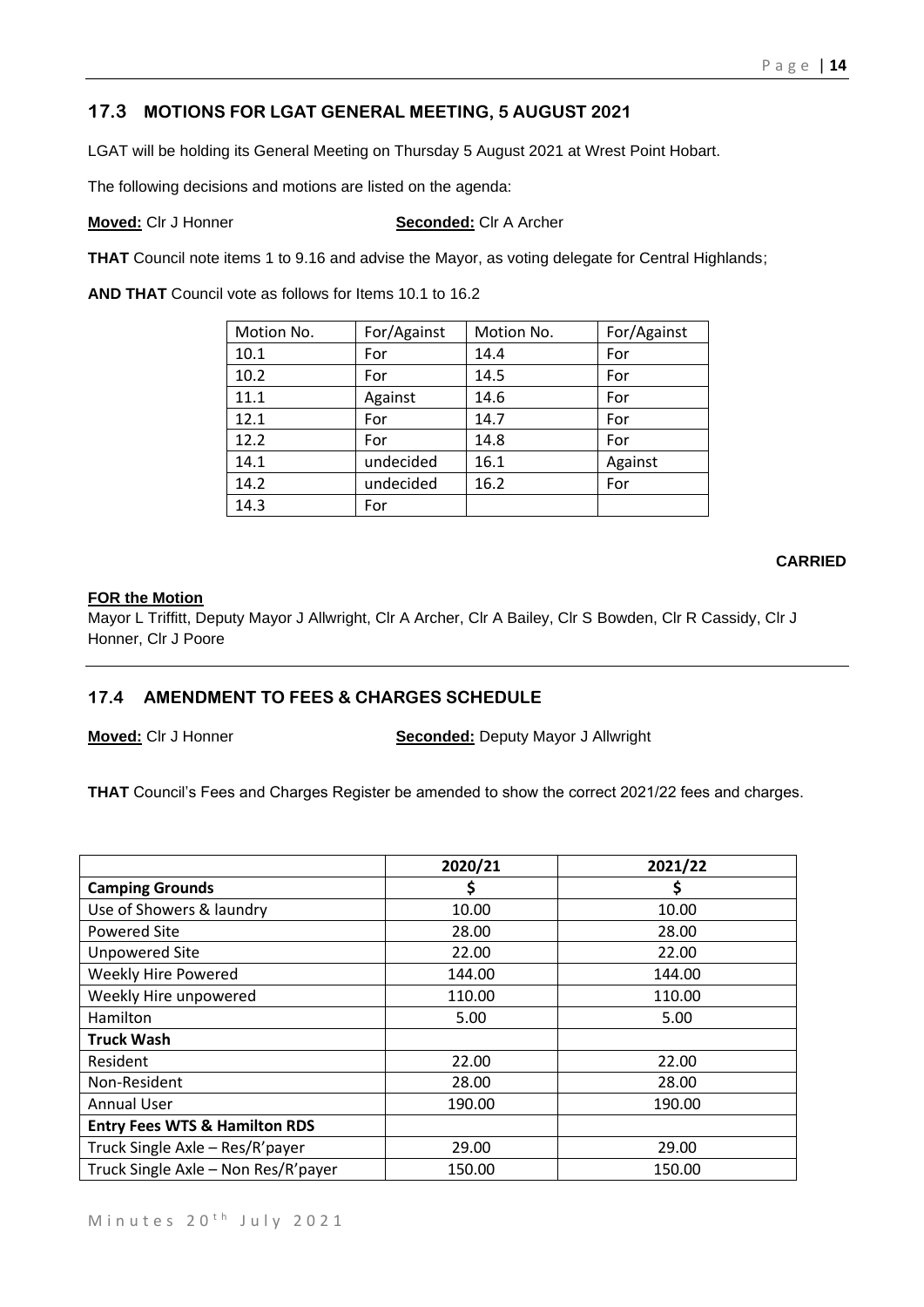| Truck Multi Axle - Res/R'payer       | 70.00  | 70.00  |
|--------------------------------------|--------|--------|
| Truck Multi Axle - Non Res/R'payer   | 220.00 | 220.00 |
| Truck Semi-Trailer - Res/R'payer     | 100.00 | 100.00 |
| Truck Semi Trailer - Non res/R'payer | 350.00 | 350.00 |
| <b>Cemetery</b>                      |        |        |
| Ashes Wall                           | 163.00 | 163.00 |
| Photocopying                         |        |        |
| Single sided <50                     | 0.30   | 0.30   |

#### **FOR the Motion**

Mayor L Triffitt, Deputy Mayor J Allwright, Clr A Archer, Clr A Bailey, Clr S Bowden, Clr R Cassidy, Clr J Honner, Clr J Poore

*The meeting was adjourned for lunch at 12.31 and reconvened at 1.10*

# **17.5 ECONOMIC INFRASTRUCTURE DEVELOPMENT STUDY**

**Moved:** Clr A Bailey **Seconded:** Clr J Poore

**THAT** Council: endorses the Economic Infrastructure Development Study proposal by KPMG and commit \$10,000 in funding towards it as a 25 per cent contribution in partnership with the three other councils within the Southern Central Sub-region.

# **CARRIED**

#### **FOR the Motion**

Mayor L Triffitt, Deputy Mayor J Allwright, Clr A Archer, Clr A Bailey, Clr S Bowden, Clr R Cassidy, Clr J Honner, Clr J Poore

# **17.6 Destination Southern Tasmania & Central Highlands Council Partnership Agreement 2021/22**

**Moved:** Clr J Honner **Seconded:** Deputy Mayor J Allwright

**THAT** council sign the Partnership Agreement with DST.

**AND THAT** the General Manager is authorised to negotiate the inclusion of support for the sealing of the Marlborough Road and the promotion of the Bothwell Bi-Centenary.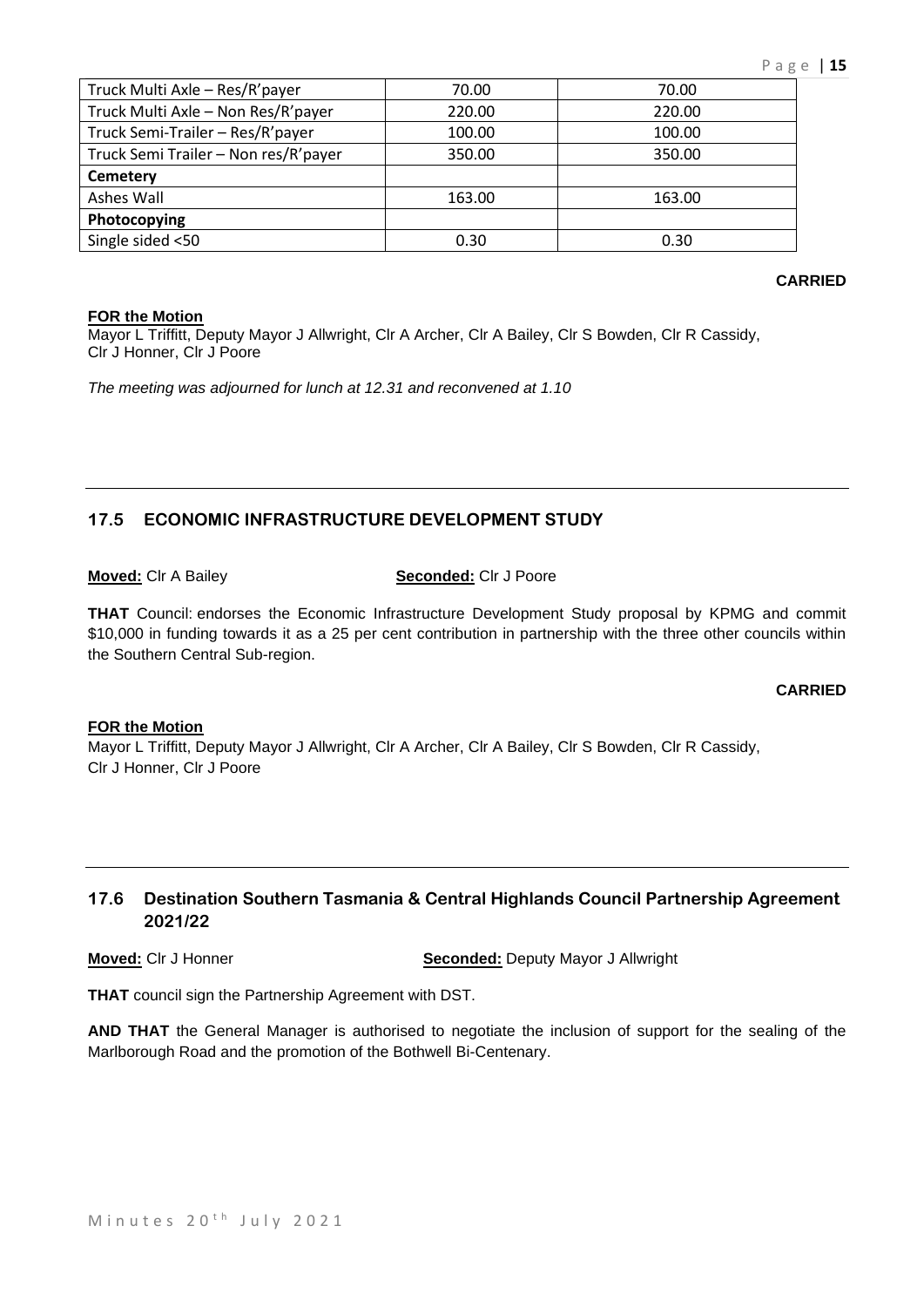| Item                                                                                          | <b>Actions</b>                                                                                                           | achieved |  |
|-----------------------------------------------------------------------------------------------|--------------------------------------------------------------------------------------------------------------------------|----------|--|
| Industry<br>development                                                                       | 1. DST to inform CHC of all industry development opportunities for<br>promotion through CHC channels.                    |          |  |
|                                                                                               | 2. Unlimited CHC staff to attend free member industry                                                                    |          |  |
|                                                                                               | development events.                                                                                                      |          |  |
|                                                                                               | 3. DST to work with CHC on communicating and involving CHC                                                               |          |  |
|                                                                                               | businesses on Covid 19 recovery initiatives.                                                                             |          |  |
|                                                                                               | 4. DST to work with CHC to identify opportunities in the Austrade                                                        |          |  |
|                                                                                               | agritourism recovery project.                                                                                            |          |  |
| Consumer                                                                                      |                                                                                                                          |          |  |
| marketing                                                                                     | 45k followers, 5.7 million impressions, 3.3million                                                                       |          |  |
| DST own the<br>consumer facing<br>destination<br>marketing<br>channel of Hobart<br>and Beyond | reached<br>25.5k followers, 2 million impressions, 1.2million<br>reached<br>hobart®                                      |          |  |
| (website,                                                                                     | beyond 92k users                                                                                                         |          |  |
| Facebook and<br>Instagram)                                                                    | 1. DST to include CHC events and attractions in its digital<br>content (ATDW listing needed)                             |          |  |
|                                                                                               | 2. DST to train an identified CHC officer in how to load council<br>attractions into ATDW like playgrounds, if requested |          |  |
|                                                                                               | 3. DST to include relevant CHC venues on its consumer facing                                                             |          |  |
|                                                                                               | map Explore Tasmania's South (advice of which venues and<br>attractions to include is needed by July each year)          |          |  |
|                                                                                               | 4. DST to feature relevant CHC owned areas in its digital                                                                |          |  |
| Advocacy                                                                                      | marketing.<br>1. DST to advocate on relevant tourism related developments                                                |          |  |
|                                                                                               | or issues as advised by Council. *                                                                                       |          |  |
|                                                                                               | 2. DST to work with CHC to promote CHC objectives in the                                                                 |          |  |
|                                                                                               | Covid 19 recovery initiatives and 2030 strategy work                                                                     |          |  |
|                                                                                               | * Examples to be supplied by Council and these must not<br>contravene a DST board position                               |          |  |

# **FOR the Motion**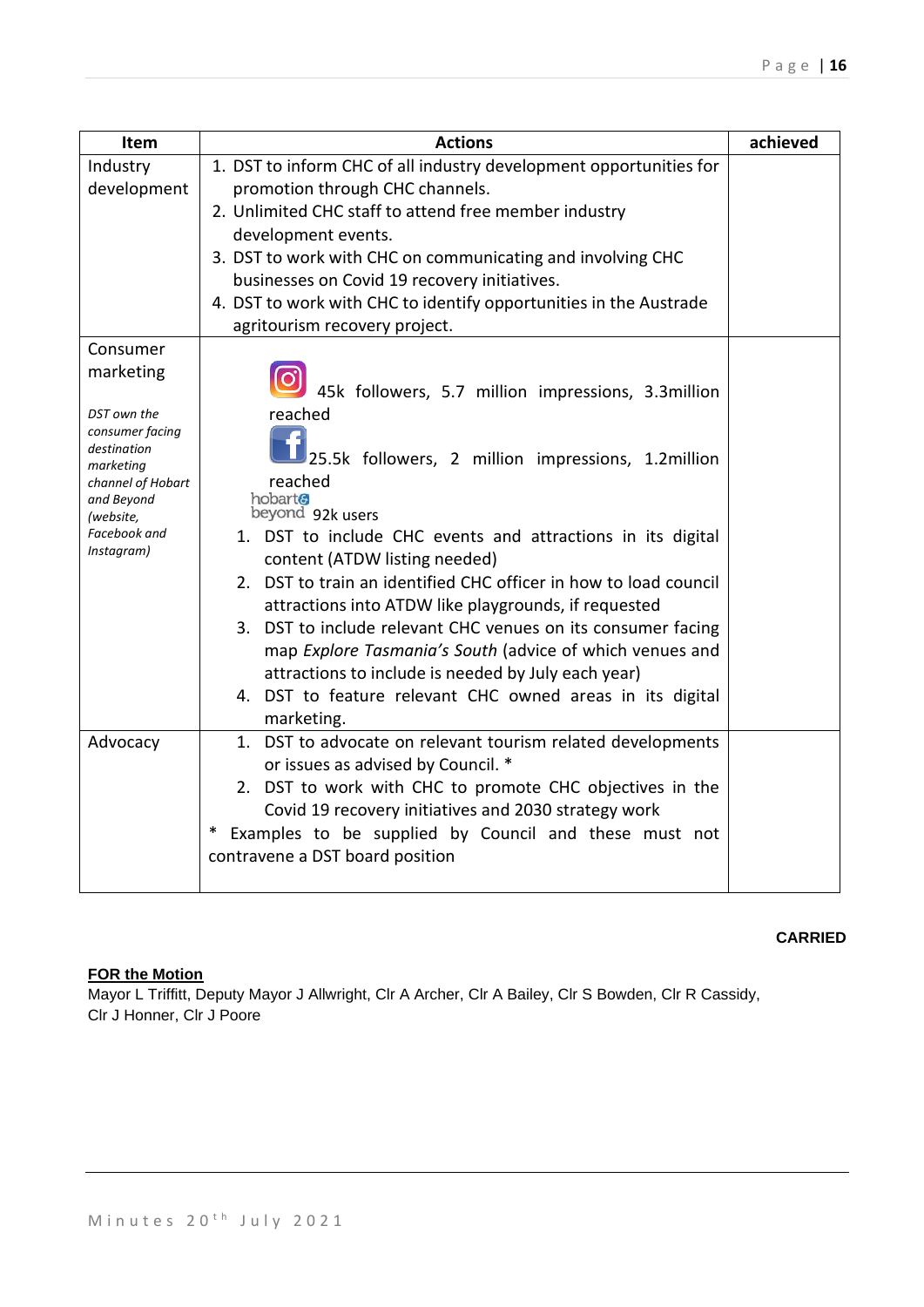# **17.7 PROPOSAL TO INSTALL ARTWORK AT THE GRETNA WAR MEMORIAL**

**Moved:** Clr R Cassidy **Seconded:** Clr A Bailey

**THAT** the Mayor, General Manager, and Manager DES meet with Mr and Mrs Hill on site to discuss design concept, location and development requirements, and report to the next meeting of Council.

**CARRIED**

#### **FOR the Motion**

Mayor L Triffitt, Deputy Mayor J Allwright, Clr A Archer, Clr A Bailey, Clr S Bowden, Clr R Cassidy, Clr J Honner, Clr J Poore

# **17.8 GRANT AGREEMENT – REGIONAL TOURISM PROJECTS PROGRAM ROUND THREE**

**Moved:** Clr R Cassidy **Seconded:** Clr J Honner

**THAT** the General Manager be authorised to sign and seal the Grant Agreement from the Department of State Growth for the Regional Tourism Projects Program Round Three.

**CARRIED**

#### **FOR the Motion**

Mayor L Triffitt, Deputy Mayor J Allwright, Clr A Archer, Clr A Bailey, Clr S Bowden, Clr R Cassidy, Clr J Honner, Clr J Poore

# **17.9 SAFER COMMUNITIES FUND ROUND SIX: INFRASTRUCTURE GRANTS**

**RESOLVED THAT** the Council apply for funding to install security and monitoring system at the Central Highlands Visitor Information Centre/History Rooms**.** 

# **17.10 INLAND FISHERIES SERVICE INVITES COUNCIL TO HELP SHAPE RECREATIONAL FISHERY**

**Moved:** Clr J Honner **Seconded:** Clr R Cassidy

**THAT** comments on the Draft Inland Fisheries Strategy 2021-28 be forwarded to the Deputy General Manager, by close of business Monday 9 August 2021.

**CARRIED**

#### **FOR the Motion**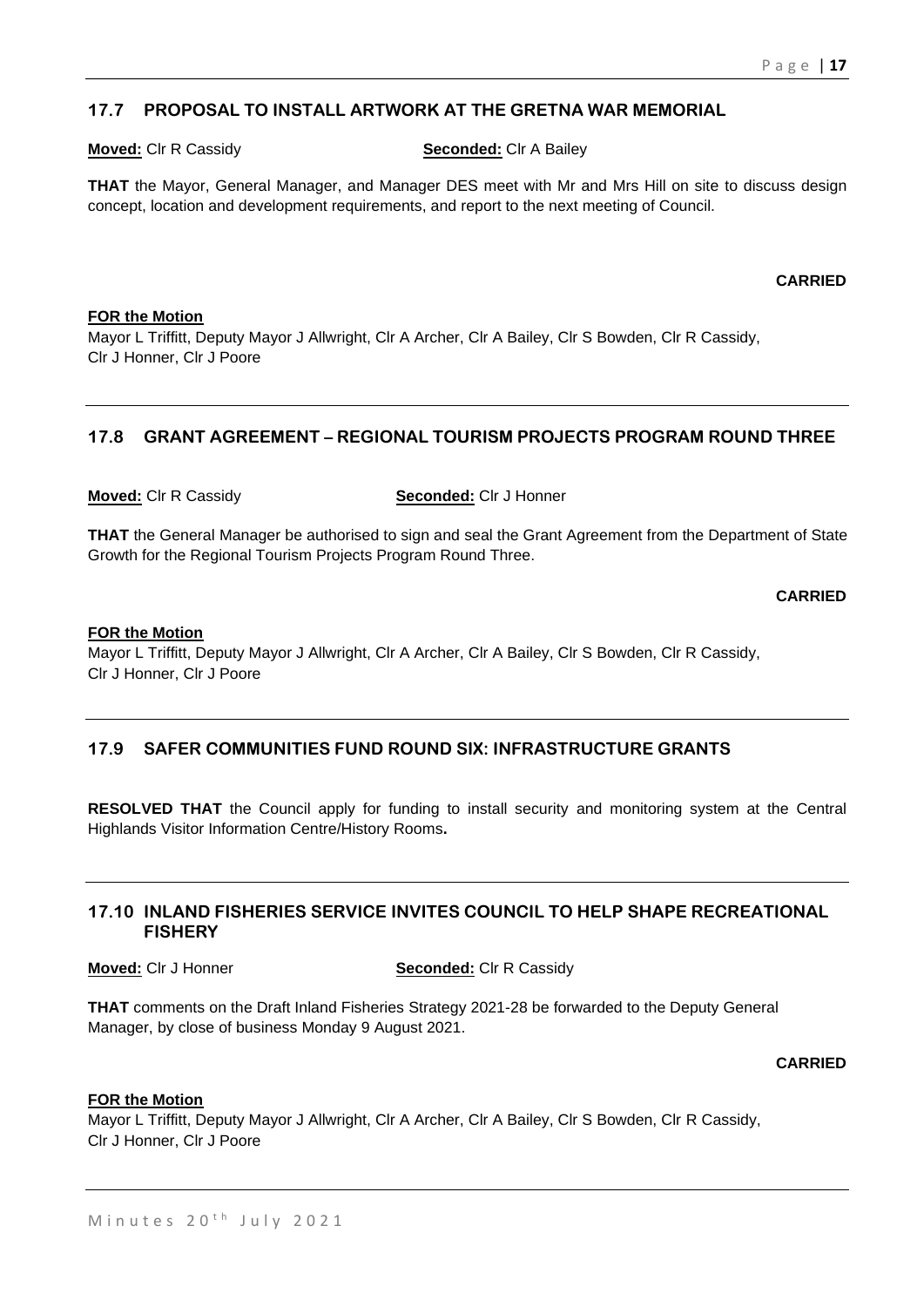# **17.11 DISCUSSION PAPER – LOCAL GOVERNMENT CODE OF CONDUCT FRAMEWORK**

**Moved:** Clr J Poore **Seconded:** Deputy Mayor J Allwright

**THAT** comments on the Discussion Paper – Local Government Code of Conduct Framework be forwarded to the Deputy General Manager by close of business Thursday 29 July 2021.

#### **CARRIED**

#### **FOR the Motion**

Mayor L Triffitt, Deputy Mayor J Allwright, Clr A Archer, Clr A Bailey, Clr S Bowden, Clr R Cassidy, Clr J Honner, Clr J Poore

# **17.12 GREAT LAKE COMMUNITY CENTRE LETTER OF SUPPORT**

#### **RESOLVED THAT:**

- **a)** Council provide a letter of support to the Great Lake Community Centre Committee for a grant application to the Safer Communities Fund Round 6; and
- b) Mrs Toni Glowacki be invited to attend the next Ordinary Council meeting

# **17.13 BLACK SUMMER BUSHFIRE RECOVERY GRANTS**

#### **RESOLVED THAT:**

- **a)** the Deputy General Manager proceed with a funding application for a multipurpose centre to be constructed at Hamilton**;** and
- **b)** Councillors submit ideas for other projects to the General Manager**.**

# **17.14 GRANT AGREEMENT – BOTHWELL BI-CENTENARY REGIONAL TOURISM BUSHFIRE RECOVERY GRANT**

**Moved:** Clr J Honner **Seconded:** Clr R Cassidy

**THAT** the General Manager be authorised to sign and seal the Bothwell Bi-Centenary Regional Tourism Bushfire Recovery Grant Program agreement.

#### **CARRIED**

#### **FOR the Motion**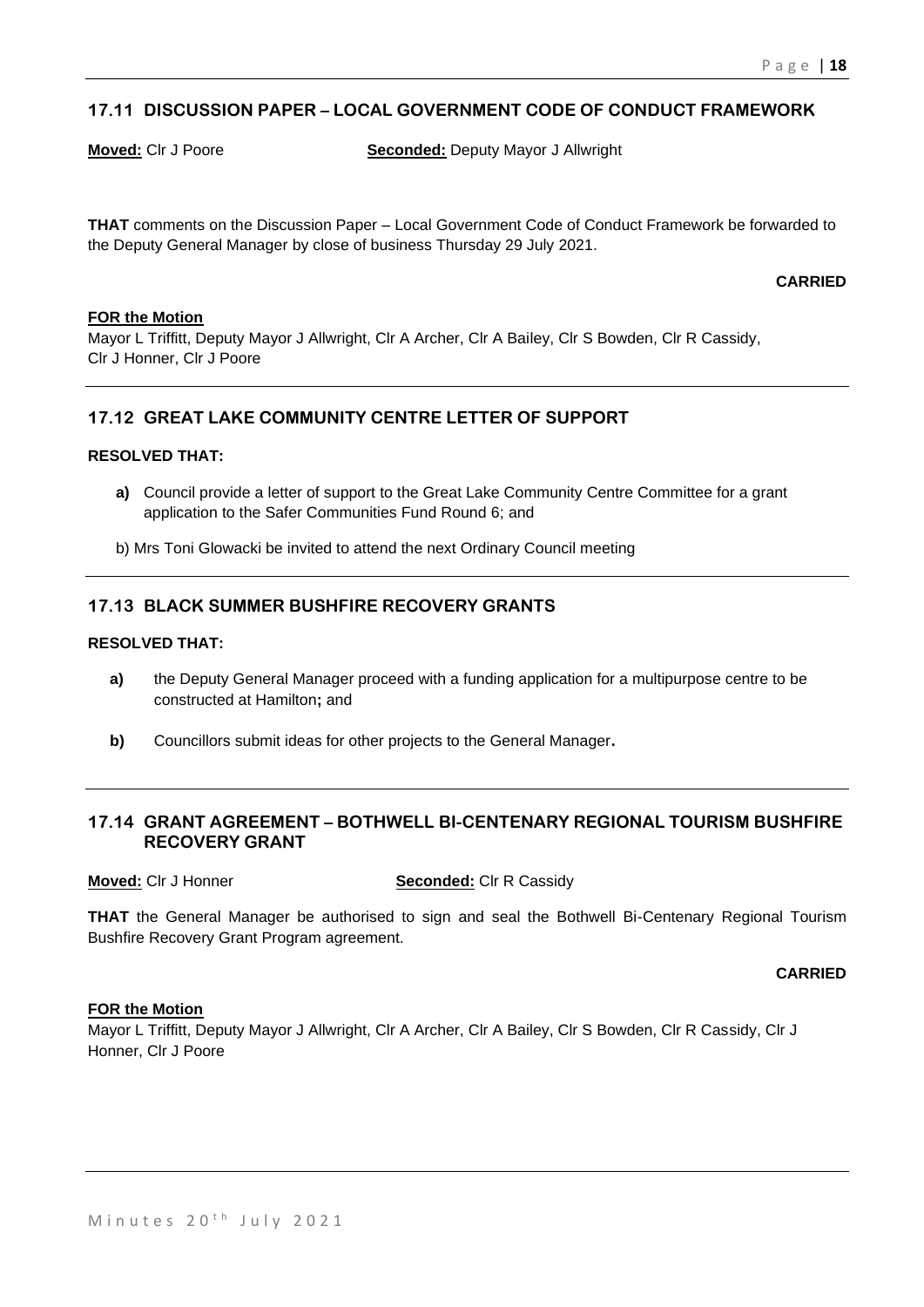# **17.15 REQUEST FOR RATES REMISSION –INLAND FISHERIES SERVICE**

**Moved:** Clr J Poore **Seconded:** Clr A Bailey

**THAT** Council remit the General Rate on property 03-0201-03706 (PID 9990561) for the amount of \$436.31.

# **FOR the Motion**

Mayor L Triffitt, Deputy Mayor J Allwright, Clr A Archer, Clr A Bailey, Clr S Bowden, Clr R Cassidy, Clr J Honner, Clr J Poore

# **17.16 REQUEST FOR RATES REMISSION - VIETNAM VETERANS ASSOCIATION OF AUSTRALIA, TASMANIA BRANCH INC.**

**Moved:** Clr R Cassidy **Seconded:** Clr A Bailey

**THAT** Council remit the general rate and garbage rate on property 03-0218-03961 (PID 3328191) for the amount of \$619.44.

**CARRIED**

#### **FOR the Motion**

Mayor L Triffitt, Deputy Mayor J Allwright, Clr A Archer, Clr A Bailey, Clr S Bowden, Clr R Cassidy, Clr J Honner, Clr J Poore

# **17.17 THE FUTURE OF GAMING IN TASMANIA – STAGE 2 PUBLIC CONSULTATION**

**Moved:** Clr J Honner **Seconded:** Clr R Cassidy

**THAT** Councillors provide their comment on the *future of gaming in Tasmania - Stage 2 Public Consultation Paper* to the Deputy General Manager by 12.00noon on Wednesday the 28<sup>th</sup> July 2021 so that Council's comments can be included in the Local Government Association of Tasmania submission.

#### **CARRIED**

#### **FOR the Motion**